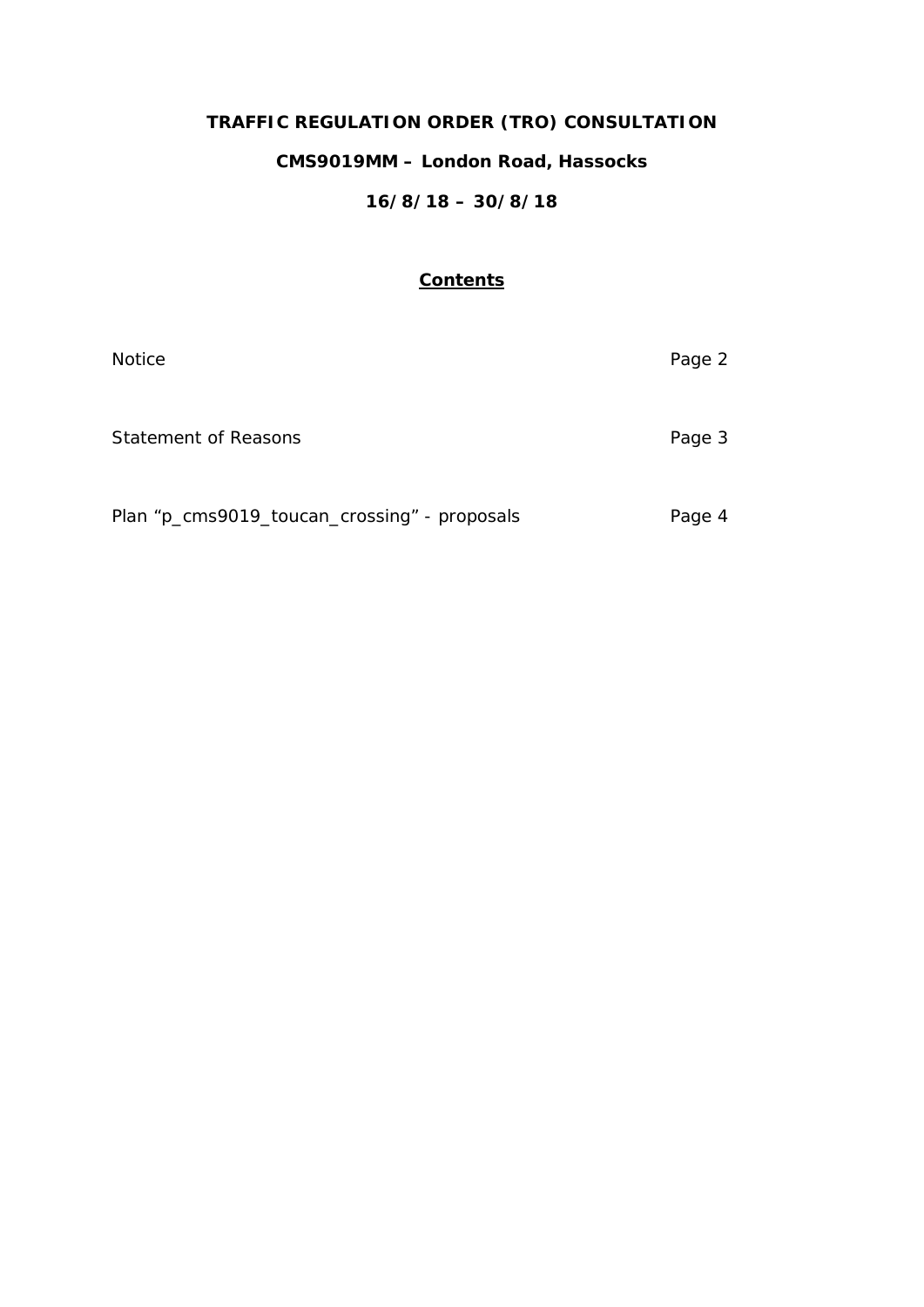### **WEST SUSSEX COUNTY COUNCIL ROAD TRAFFIC REGULATION ACT 1984 - SECTION 23**

# **HASSOCKS: LONDON ROAD PEDESTRIAN CROSSING PLACE**

NOTICE is hereby given that West Sussex County Council proposes to install a signalcontrolled crossing for pedestrians and cyclists (toucan crossing) on London Road in Hassocks, immediately north of its junction with Stanford Avenue.

Documents containing more information about the proposed crossing can be viewed on our website at **[www.westsussex.gov.uk/tro](http://www.westsussex.gov.uk/tro)** from 16 August 2018. The website includes a response form for any comments or objections.

The above documents may also be inspected at Hurstpierpoint Library, Trinity Road, Hurstpierpoint from the above date during normal library opening hours, and at County Hall, Chichester, during normal office hours.

Library staff will NOT be in a position to answer questions on the proposal and any enquiries should be addressed to the undersigned.

Any objections or comments about the proposal must be received by 30 August 2018. These may be sent in writing to: TRO Team, West Sussex County Council, The Grange, Tower Street, Chichester, PO19 1RH, by email to: **tro.team@westsussex.gov.uk** or via the response form on the website.

Dated this 16th day of August 2018.

Head of Law & Assurance County Hall Chichester CMS9019-MM

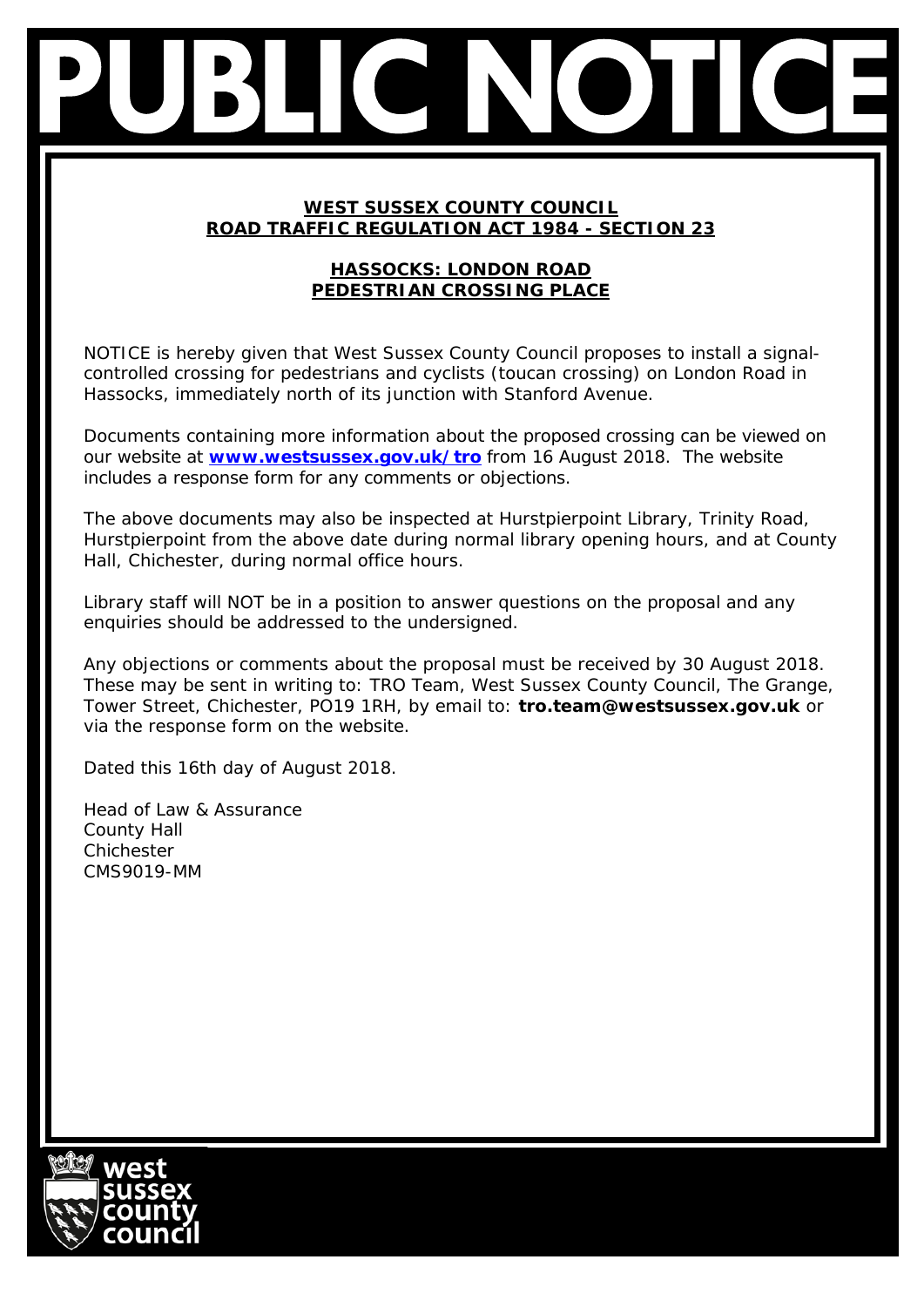#### **WEST SUSSEX COUNTY COUNCIL ROAD TRAFFIC REGULATION ACT 1984 - SECTION 23**

#### **HASSOCKS: LONDON ROAD PEDESTRIAN CROSSING PLACE**

#### **STATEMENT OF REASONS FOR PROPOSING THE PEDESTRIAN CROSSING**

West Sussex County Council proposes to install a signal-controlled crossing for pedestrians and cyclists (toucan crossing) on London Road in Hassocks, immediately north of its junction with Stanford Avenue.

Planning permission has been granted for the construction of 97 new homes on land to the west of London Road in Hassocks. The planning consent specifies that to provide safe pedestrian and cycle access to the new development the developer must install a new toucan crossing at the site of an existing pedestrian traffic island immediately north of Stanford Avenue.

The new crossing is therefore proposed to improve the amenity of the local area and to provide safe access to the new development.

The attached drawing, numbered TQ2195NES shows the location of the proposed crossing.

Director of Law & Assurance 17 July 2018

CMS9019-MM